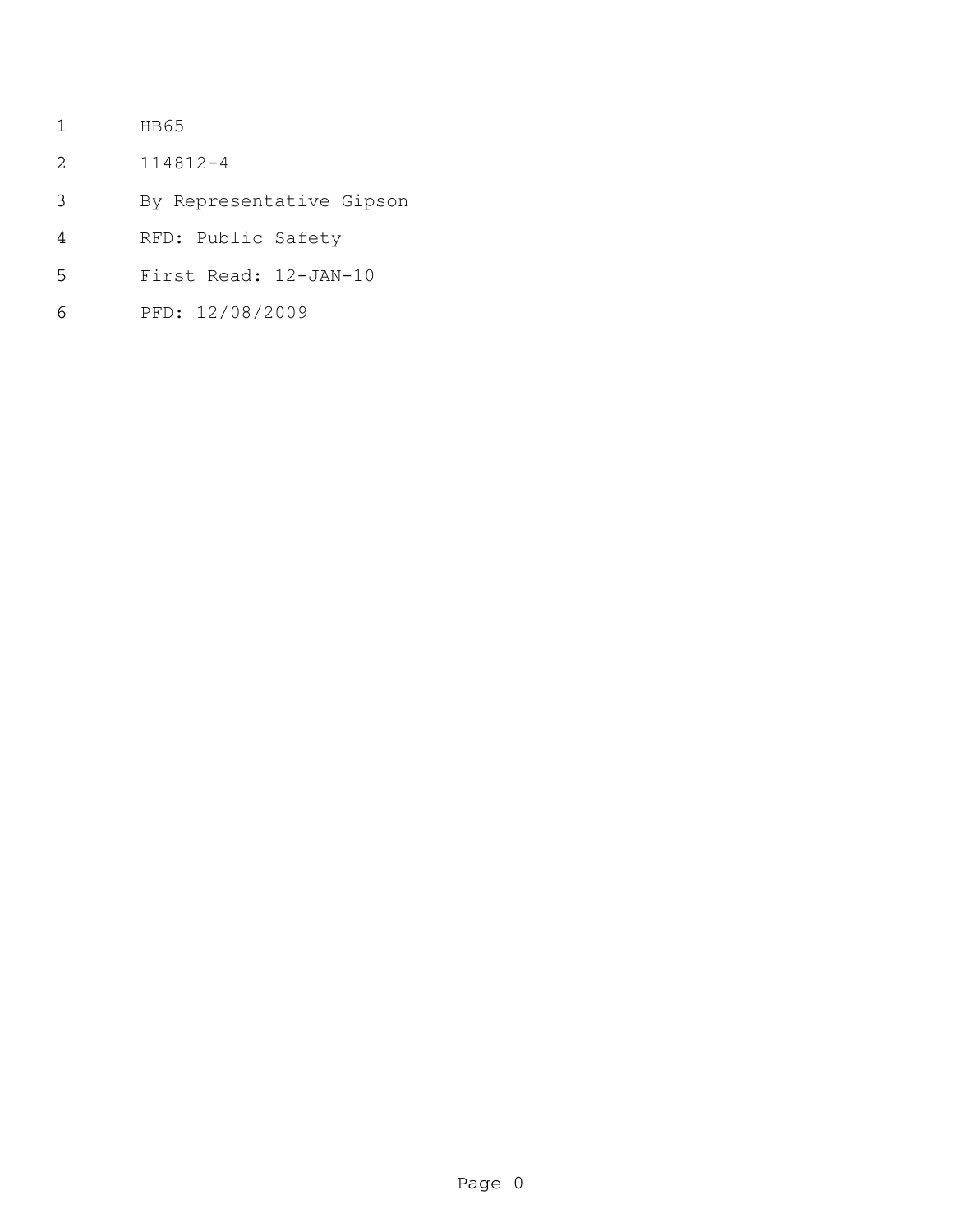114812-4:n:10/29/2009:FC/th LRS2009-4401R2 SYNOPSIS: Existing law provides for graduated driver's licenses but does not identify the three stages of graduated licenses by name. This bill would name the stages as Stage I-Learning Permit, Stage II-Restricted Licensing, and Stage III-Unrestricted or Regular License. Under existing law, no student in a driver training program who is under 16 years of age is allowed to drive or operate any motor vehicle unless accompanied by a licensed driver. This bill would require the licensed driver 19 to be over 21 years of age. Under existing law, a person who is issued a regular driver's license and who is age 16 or who is age 17 and has been licensed for less than six months may not operate a vehicle after 12 midnight or if there are more than four occupants in the vehicle not including the parents or legal guardians and family members of the licensee.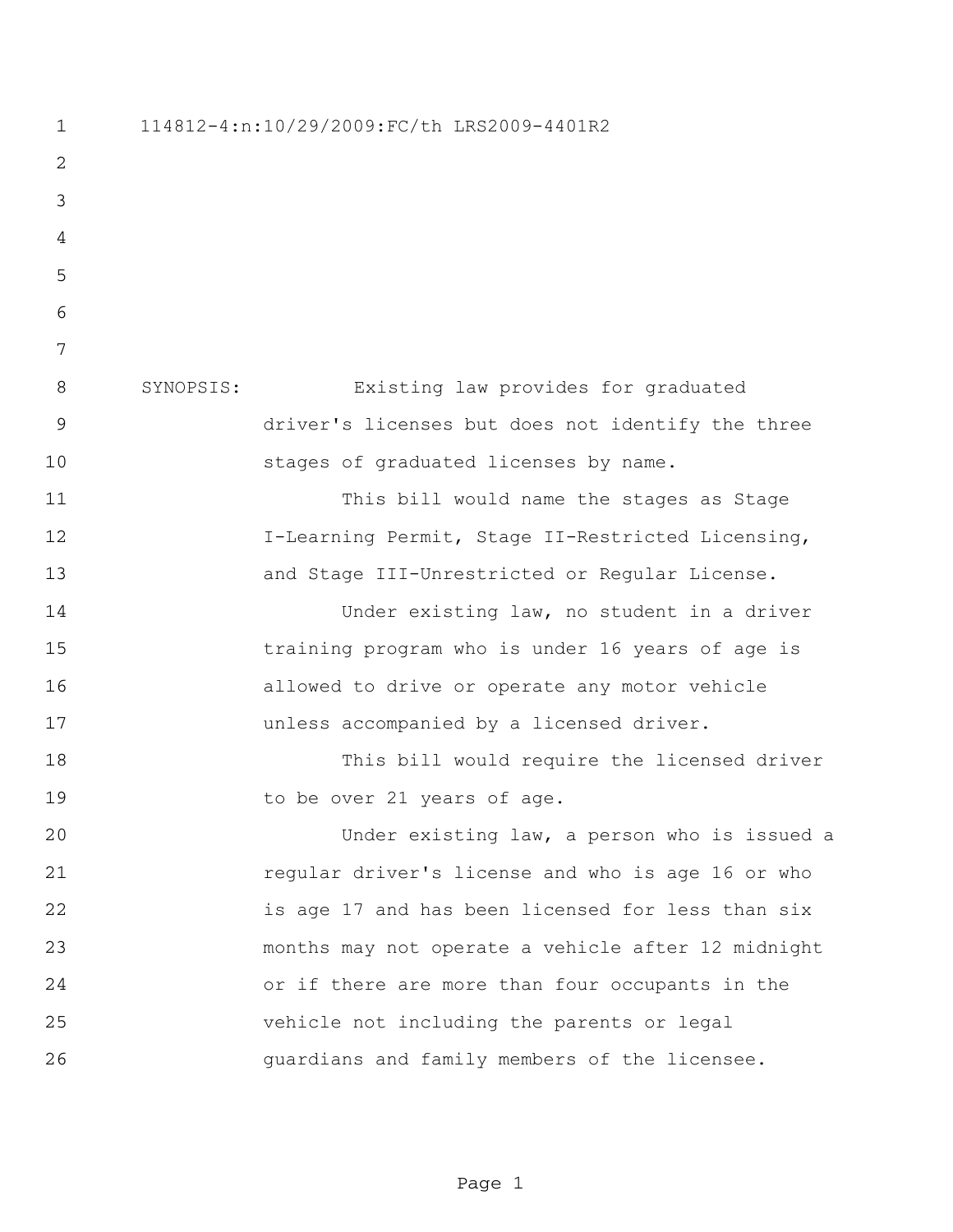This bill would prohibit the licensee from operating a vehicle after certain specified hours, subject to certain exceptions, or if there is more than one occupant in the vehicle not including the licensed driver and parents or legal guardian and family members of the licensee.

 Under existing law, any person 16 years of age or older who has a learner's permit may drive or operate a motor vehicle if accompanied by a licensed driver who is occupying a seat beside the driver.

12 Under existing law, the operation of a vehicle by a Stage II restricted driver while using a cell phone or similar communication device is not specifically prohibited.

 This bill would prohibit a person with a Stage II restricted driver's license from operating a motor vehicle while operating a handheld communication device including a cell phone or any other device that sends or receives text messages or emails.

 This bill would require the licensed driver who is occupying a seat beside the driver who has a Stage I learner's permit to be 21 years of age or older.

 Amendment 621 of the Constitution of Alabama of 1901, now appearing as Section 111.05 of the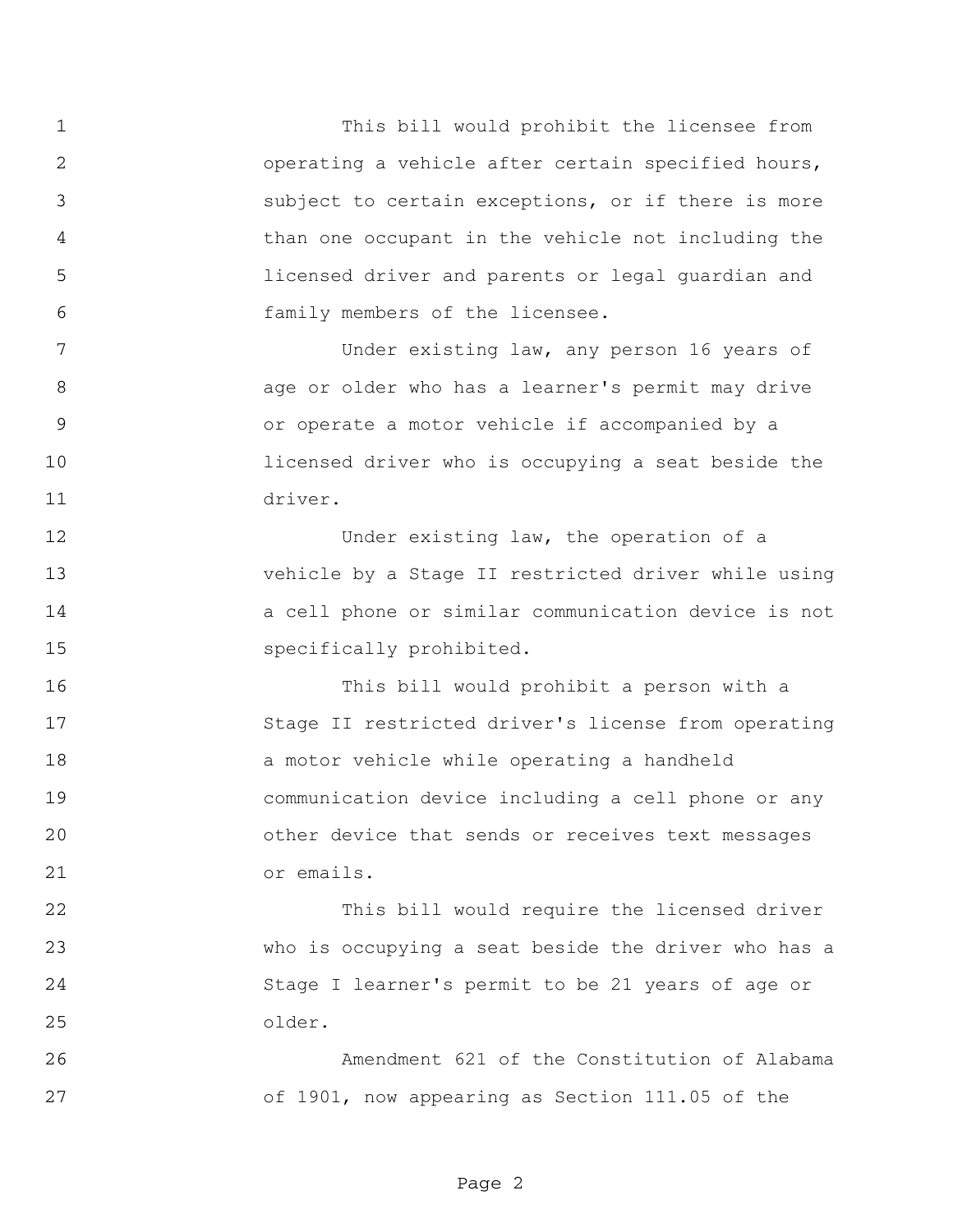Official Recompilation of the Constitution of Alabama of 1901, as amended, prohibits a general law whose purpose or effect would be to require a new or increased expenditure of local funds from becoming effective with regard to a local governmental entity without enactment by a 2/3 vote unless: it comes within one of a number of **8** specified exceptions; it is approved by the affected entity; or the Legislature appropriates funds, or provides a local source of revenue, to 11 the entity for the purpose. The purpose or effect of this bill would be to require a new or increased expenditure of local funds within the meaning of 14 the amendment. However, the bill does not require approval of a local governmental entity or enactment by a 2/3 vote to become effective because it comes within one of the specified exceptions contained in the amendment. A BILL 21 TO BE ENTITLED 22 AN ACT

 To amend Sections 32-5-64, 32-6-7.2, and 32-6-8 of the Code of Alabama 1975, relating to 3-stage graduated driver's licenses or licensing criteria; to allow the licensed driver accompanying a student in any driver training program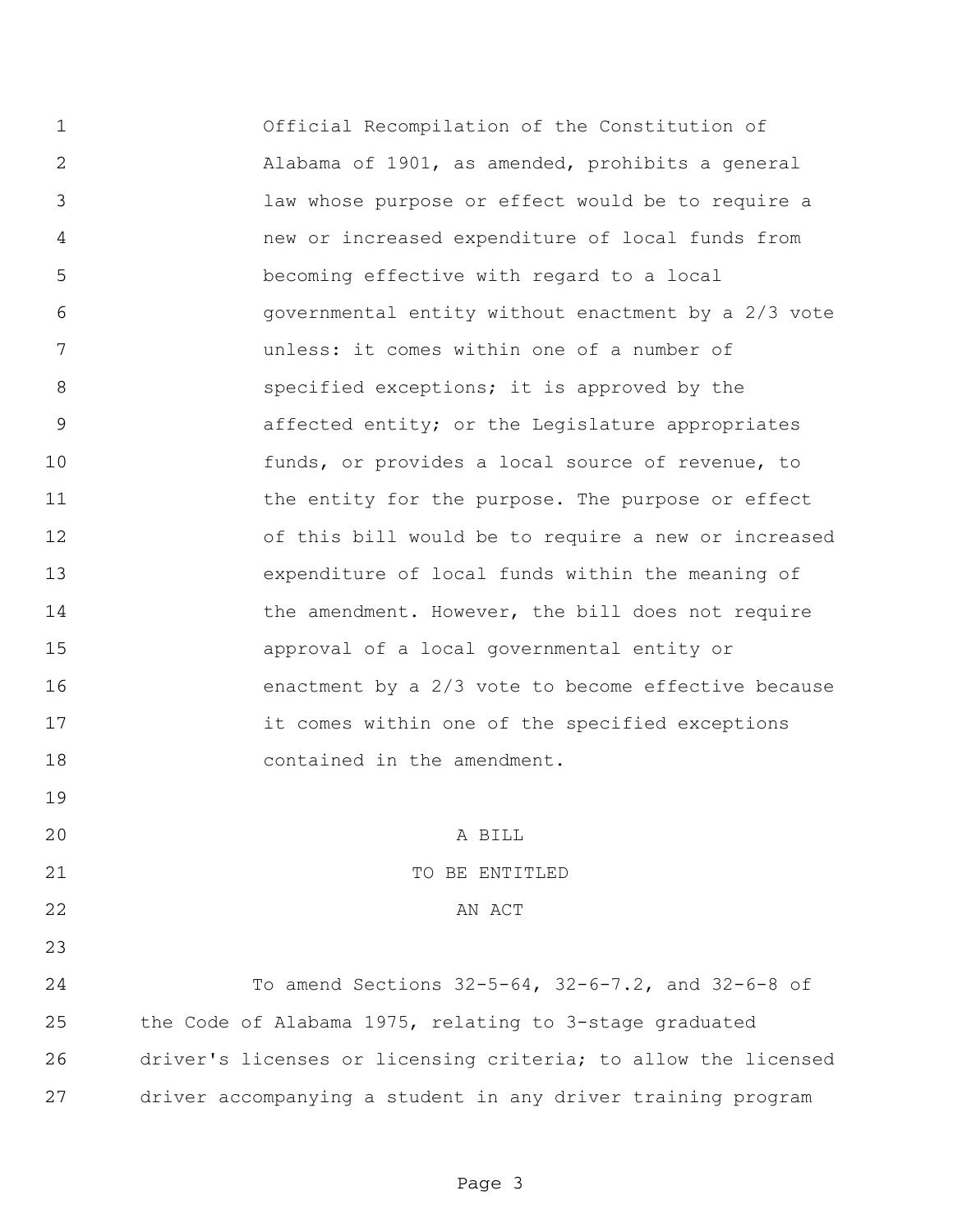to be 21 years of age or older; to further provide for restrictions on driver's licenses for persons 16 or 17 years of age including restrictions on the use of certain communication devices; to provide for the age of the licensed driver occupying the seat next to a driver 16 years of age or older who has a State I learner's permit; and in connection therewith would have as its purpose or effect the requirement of a new or increased expenditure of local funds within the meaning of Amendment 621 of the Constitution of Alabama of 1901, now appearing as Section 111.05 of the Official Recompilation of the Constitution of Alabama of 1901, as amended.

BE IT ENACTED BY THE LEGISLATURE OF ALABAMA:

 Section 1. Sections 32-5-64, 32-6-7.2, and 32-6-8 of the Code of Alabama 1975, are amended to read as follows: "§32-5-64.

 "Any person under the age of 16 years who shall drive or operate any motor vehicle upon the public highways of this state shall be guilty of a misdemeanor, and shall be 20 dealt with as provided by the juvenile laws of this state; **provided, that the provisions of this.** This section shall not apply to any student enrolled in a driver training program approved by the State Superintendent of Education or the Director of Public Safety while driving or operating a motor vehicle pursuant to the instructional program. However, no student in any driver training program who is under 16 years of age shall drive or operate any motor vehicle unless

Page 4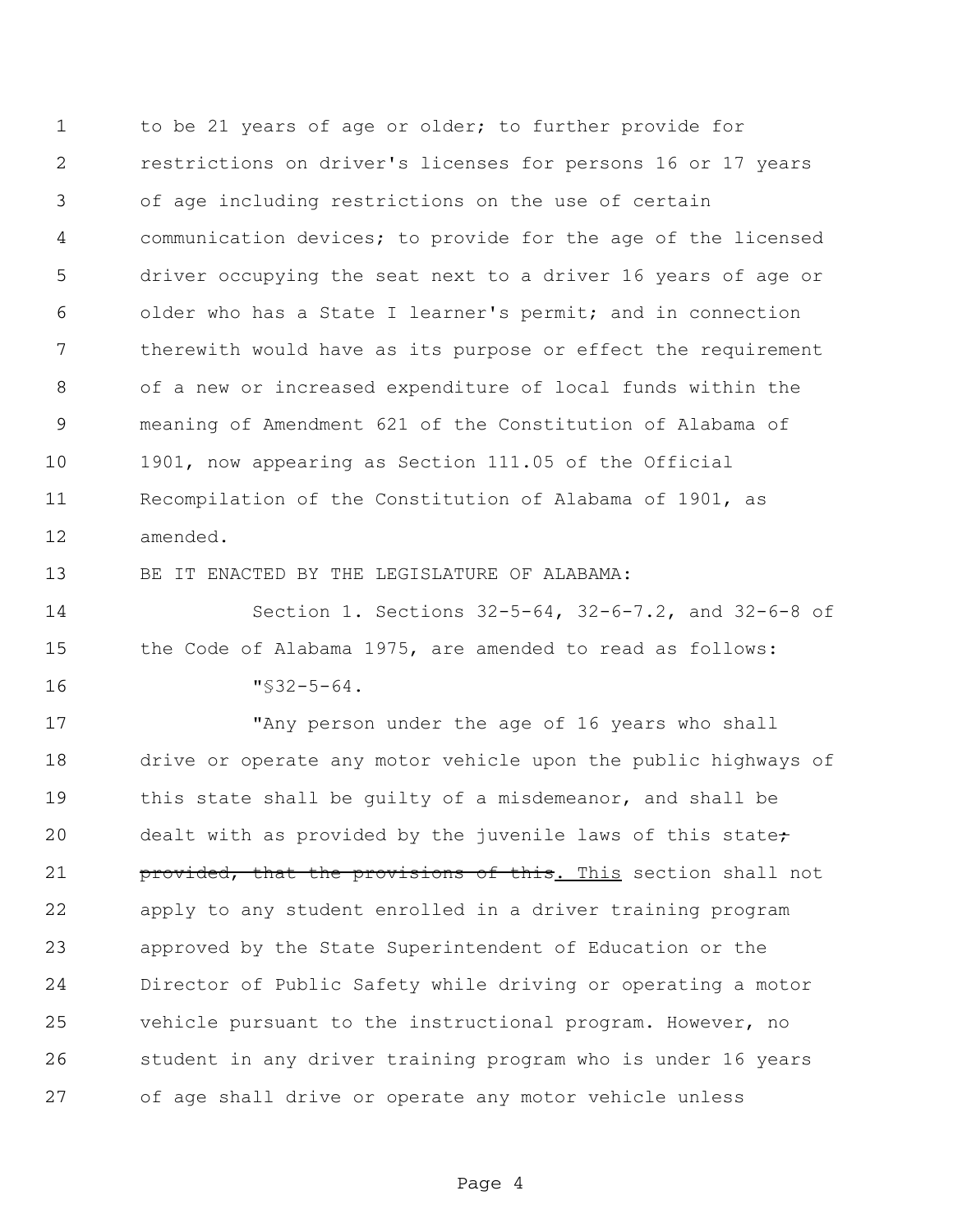accompanied by a licensed driver who is 21 years of age or older.

"§32-6-7.2.

 "(a) A person who is under the age of 18 may not apply for a Stage II restricted regular driver's license until the person has held a Stage I learner's license issued pursuant to Section 32-6-8 or a comparable license issued by another state for at least a six-month period.

9 "(b) In addition to any other requirements of this chapter, if the applicant for a driver's license is 16 years of age, he or she shall submit to the Department of Public Safety the following:

 "(1) A verification form provided by the Department of Public Safety signed by a parent or legal guardian 15 consenting to the licensure of the applicant and granting **permission for the applicant to drive without supervision.** 

 "(2) A verification form provided by the Department of Public Safety signed by a parent, legal guardian, or licensed or certified driving instructor certifying that the applicant has completed a minimum of 30 hours of behind-the-wheel driving practice, or submission of a certificate of completion from the State Department of Education that the applicant has passed a driver's education course approved by the State Department of Education.

 "(c) A person who is issued a regular driver's 26 license after October 1, 2002, who is age 17 and has been licensed for less than six months or who is age 16 shall be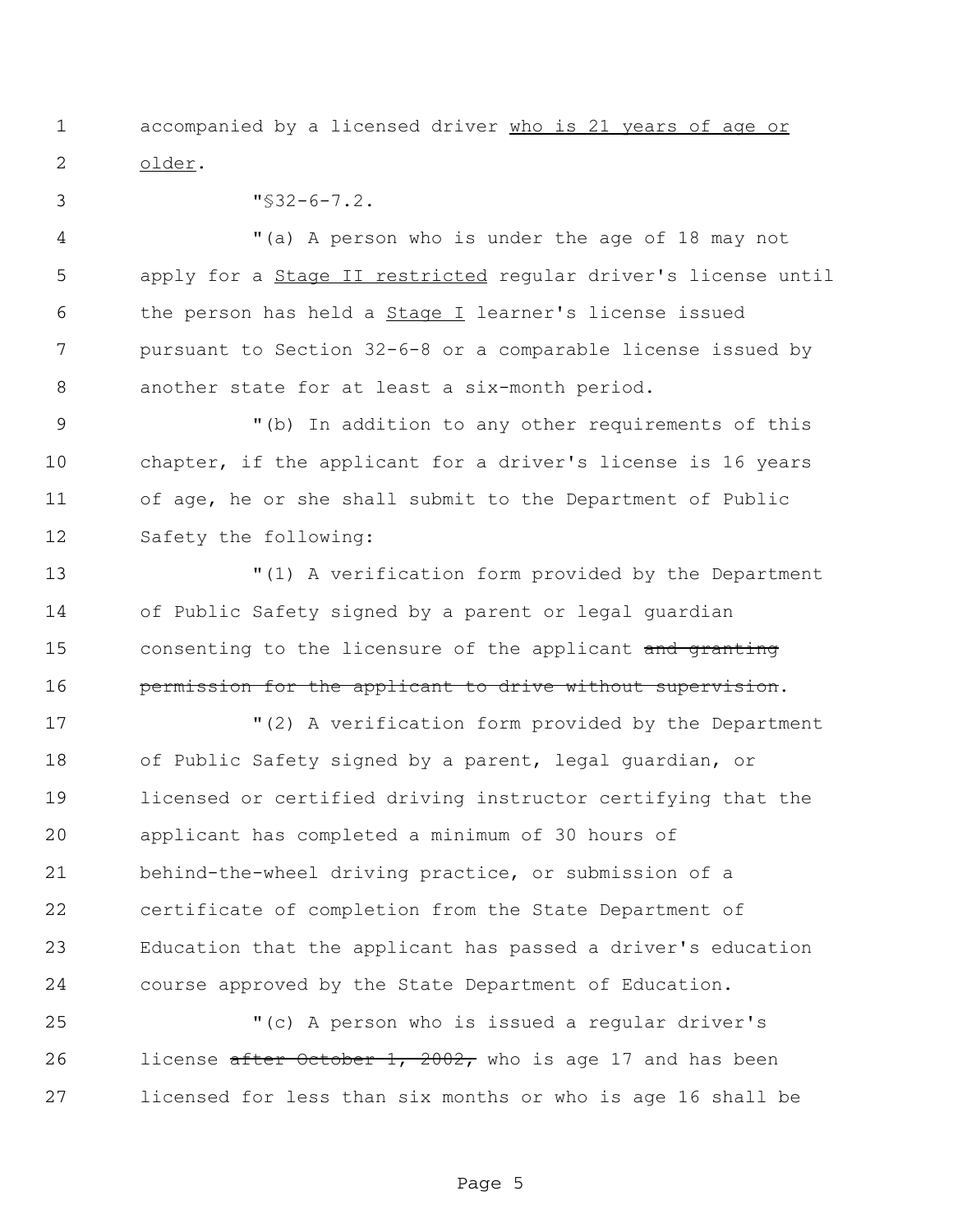deemed to have a Stage II restricted driver's license. The person may not operate a vehicle under any of the following conditions:

 $(1)$  Between <del>12:00 o'clock midnight and 6:00 o'clock</del> 5 a.m. 10:00 o'clock p.m. on Sunday, Monday, Tuesday, Wednesday, or Thursday and 6:00 o'clock a.m. on Monday, Tuesday, Wednesday, Thursday, or Friday and between 11:00 o'clock p.m. on Friday or Saturday and 6:00 o'clock a.m. on Saturday or 9 Sunday unless one of the following exceptions apply applies: "a. The licensee is accompanied by a parent or legal guardian. "b. The licensee is accompanied by a person who is a licensed driver and is at least 21 years of age or the consent of a parent or legal guardian of the driver is given. "c. The licensee is driving to or from a place where 16 the licensee is employed on a requiar basis or works. "d. The licensee is driving to or from a school sponsored event. "e. The licensee is driving to or from an event sponsored by a religious organization. "f. The licensee is driving for the purpose of a medical, fire, or law enforcement related emergency. "g. The licensee is driving to or from a place where the licensee participates in hunting or fishing activities. In order for this particular exception to apply, the licensee must have in his or her immediate possession a valid hunting or fishing license for the activity. Additionally, the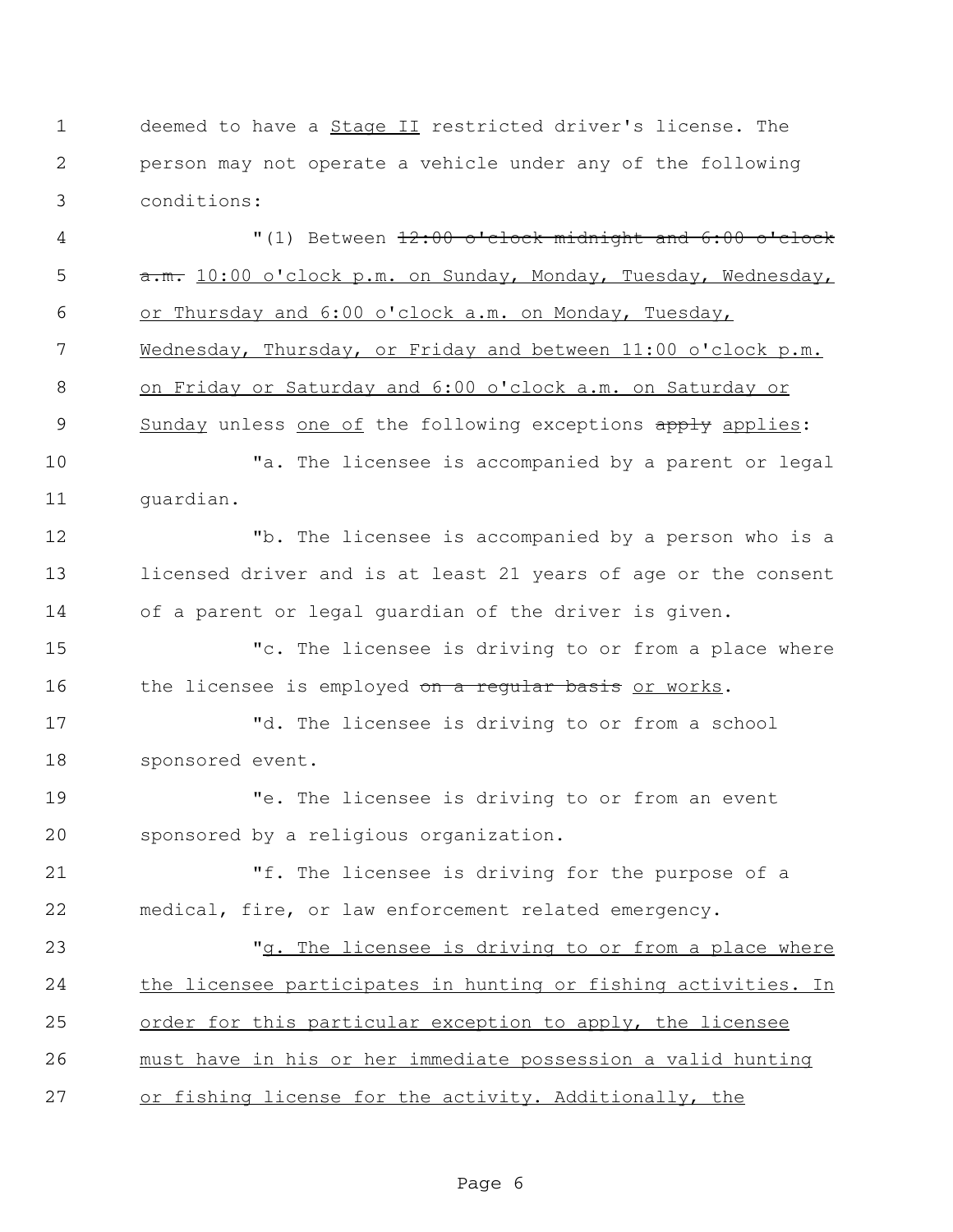licensee must have in his or her immediate possession items sufficient to demonstrate that he or she is in fact driving to participate in a hunting or fishing activity that is in season as set out in the rules promulgated by the Commissioner of Conservation and Natural Resources.

6  $\blacksquare$  (2) If there are is more than four occupants one 7 passenger in the vehicle not including the parents, or legal guardians of the licensee, accompanying family members, or a 9 licensed driver who is at least 21 years of age.

10  $\frac{10}{10}$   $\frac{10}{10}$   $\frac{10}{10}$   $\frac{10}{10}$   $\frac{10}{10}$   $\frac{10}{10}$   $\frac{10}{10}$   $\frac{10}{10}$   $\frac{10}{10}$   $\frac{10}{10}$   $\frac{10}{10}$   $\frac{10}{10}$   $\frac{10}{10}$   $\frac{10}{10}$   $\frac{10}{10}$   $\frac{10}{10}$   $\frac{10}{10}$   $\frac{10}{10}$   $\frac$  device, including, but not limited to, a cell phone or any other device that sends or receives text messages or emails.

 $\blacksquare$  (d) A violation of this subsection (c) shall not result in a suspension of the person's driver's license, but shall extend the time period for six months that the person is 16 subject to the restrictions of this subsection (c) before the person is eligible to be designated as an unrestricted driver's license holder or until age 18.

19 The driver's license of any person who is driving with restricted privileges as provided in subsection (c) who during such time is convicted of a second moving traffic violation or is convicted of failure to give information or render aid, racing, fleeing or attempting to elude a law enforcement officer, reckless driving, illegal passing, driving on the wrong side of the road, or any other offense where four or more points are assessed and other violations as designated by rules or regulations promulgated

Page 7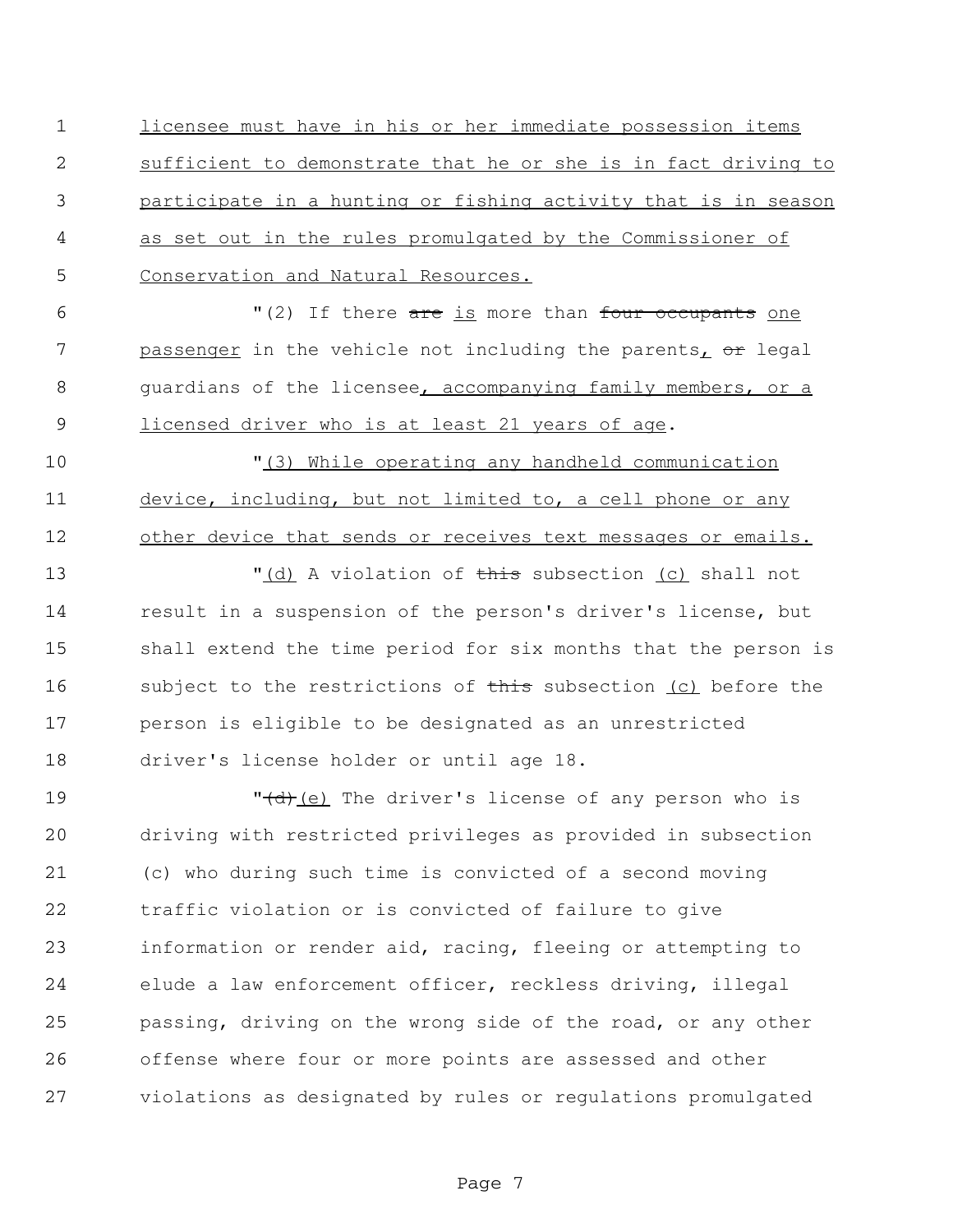pursuant to the Administrative Procedure Act, shall be automatically suspended for 60 days unless the Alabama Rules of the Road provide a more serious penalty, and the time period that the licensee is subject to the restrictions of subsection (c) shall be extended for six months from the date the person would otherwise be eligible to be designated as an unrestricted driver's license holder or until age 18.

8 "  $\frac{(f)}{(f)}$  The license possessed by any resident of 9 this state who is 17 years of age shall be deemed an a Stage III unrestricted driver's license if the license has been issued for a period of six months or longer and the Department of Public Safety verifies that the license holder has not been convicted of a moving violation of the Alabama Rules of the Road within the preceding six months.

15  $\sqrt{f(f)(g)}$  This section shall not apply to the following:

 "(1) Any resident of this state age 16 years and over who is married or who is the head of a household.

 "(2) Any resident who has otherwise been legally relieved of minority.

21 "(3) Any resident who is age 18 or over.

22 The Constant Constant Constant Constant Constant Constant Constant Constant Constant Constant Constant Constant Constant Constant Constant Constant Constant Constant Constant Constant Constant Constant Constant Constant 23 1, 2002, shall be considered an unrestricted driver's license.

 "(h) A person who drives a motor vehicle in violation of the conditions imposed in subsection (c) shall be 26 quilty of a traffic violation, but shall not be subject to any criminal penalties or court costs. No citation shall be issued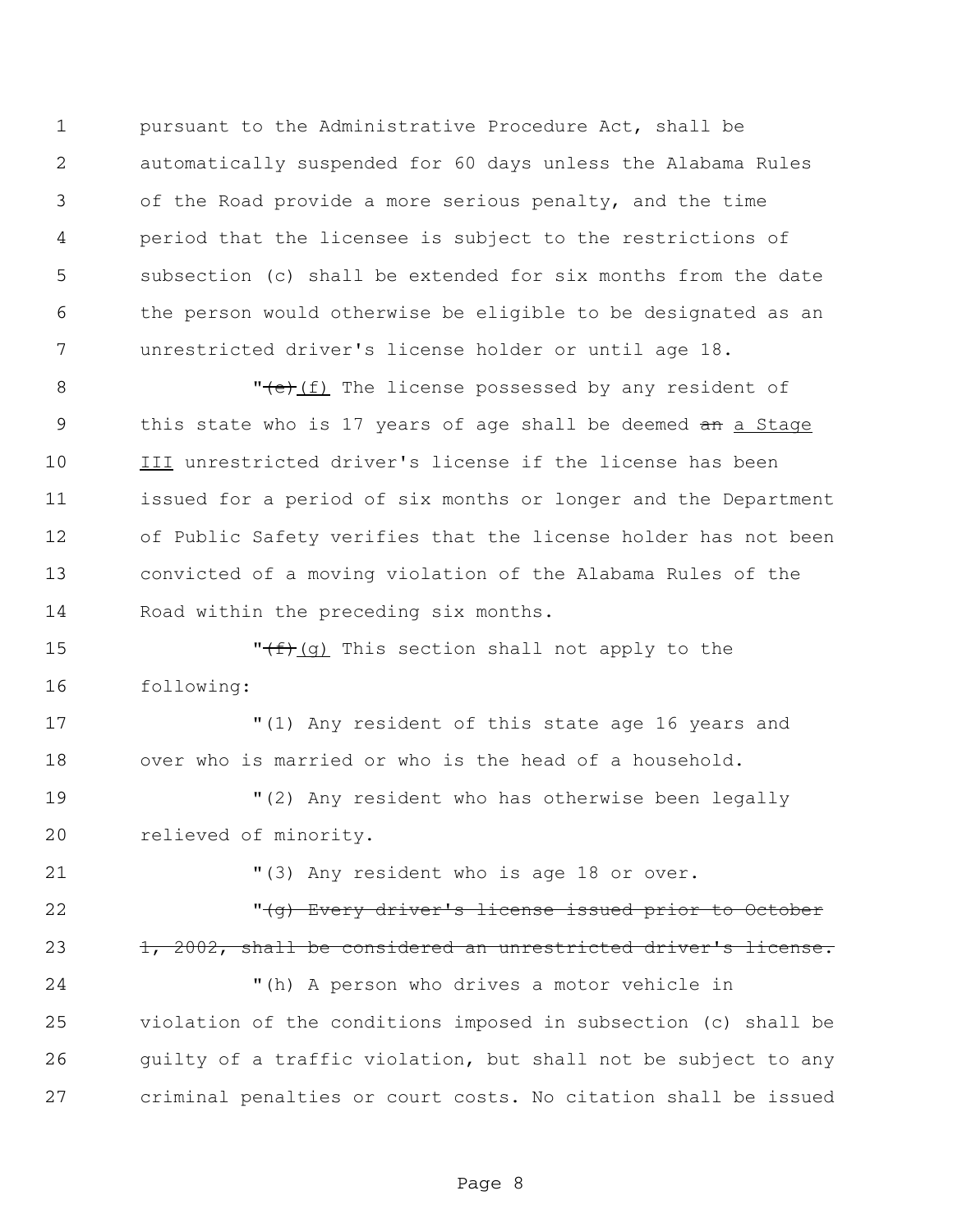for a traffic violation pursuant to this subsection unless the person is stopped by a law enforcement officer for a separate violation of law and issued a citation or warrant for the separate violation. Information concerning a violation pursuant to this subsection shall not be released to any party and shall not result in any points on a driver's license record.

 "(i) The Department of Public Safety may promulgate reasonable rules and regulations to carry out and to aid in enforcement of this section and Sections 32-6-7.3 and 32-6-8.

"§32-6-8.

 "(a) Any person 16 years of age or older who, except for his or her lack of instruction in operating a motor vehicle, would otherwise be qualified to obtain a driver's license under this article may apply for a learner's license, 16 and the Department of Public Safety, Driver License Division, may issue the license upon a form which shall be provided by 18 the Director of Public Safety, entitling the applicant, while having the license in his or her immediate possession, to drive or operate a motor vehicle upon the highways for a period of four years, except when operating a motorcycle, the 22 person shall be accompanied by a licensed driver who is at 23 least 21 years of age and actually occupying a seat beside the driver. At the time of applying for the license, the applicant shall pay to the Department of Public Safety, Driver License Division, a fee of twenty dollars (\$20), and the Department of Public Safety, Driver License Division, shall give the

Page 9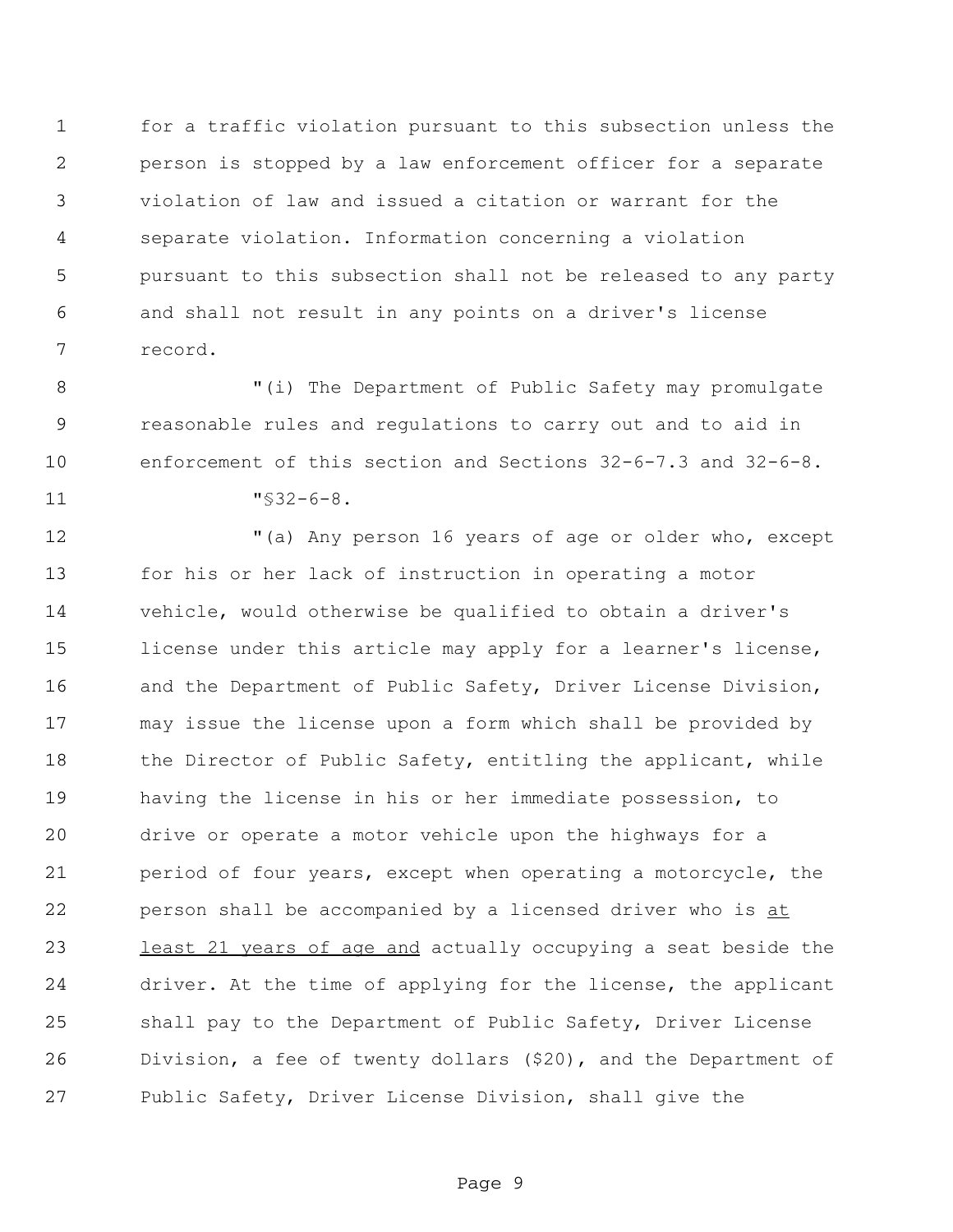applicant a learner's license therefor on a form to be provided by the Director of Public Safety. The temporary instruction license may be renewed only by order of the Director of Public Safety, and in no case shall the original license be renewed or extended more than once. The Department of Public Safety, Driver License Division, shall not issue the 7 Stage I temporary instruction license until the applicant has undergone the same examination that a person applying for a 9 Stage II or Stage III driver's license is required by law to undergo, with the exception of the driving test, and produced a certificate to that effect signed by the proper examining officer.

 "(b) Any person not less than 15 but under 16 years 14 of age may obtain a **Stage I** learner's license to learn to operate a motor vehicle upon application to the Department of Public Safety, Driver License Division, which license shall entitle the person to operate a motor vehicle when he or she is accompanied by a parent or his or her legal guardian or a person who is age 21 or over who is duly licensed in this state as a motor vehicle operator or when accompanied by a licensed or certified driving instructor who is actually occupying a seat beside the motor vehicle operator. The 23 application for the **Stage I** learner's license shall be accompanied by a payment of a fee of twenty dollars (\$20), to be distributed as provided in Section 32-6-5. The age of the applicant shall be substantiated by the applicant filing with the department a certified copy of his or her birth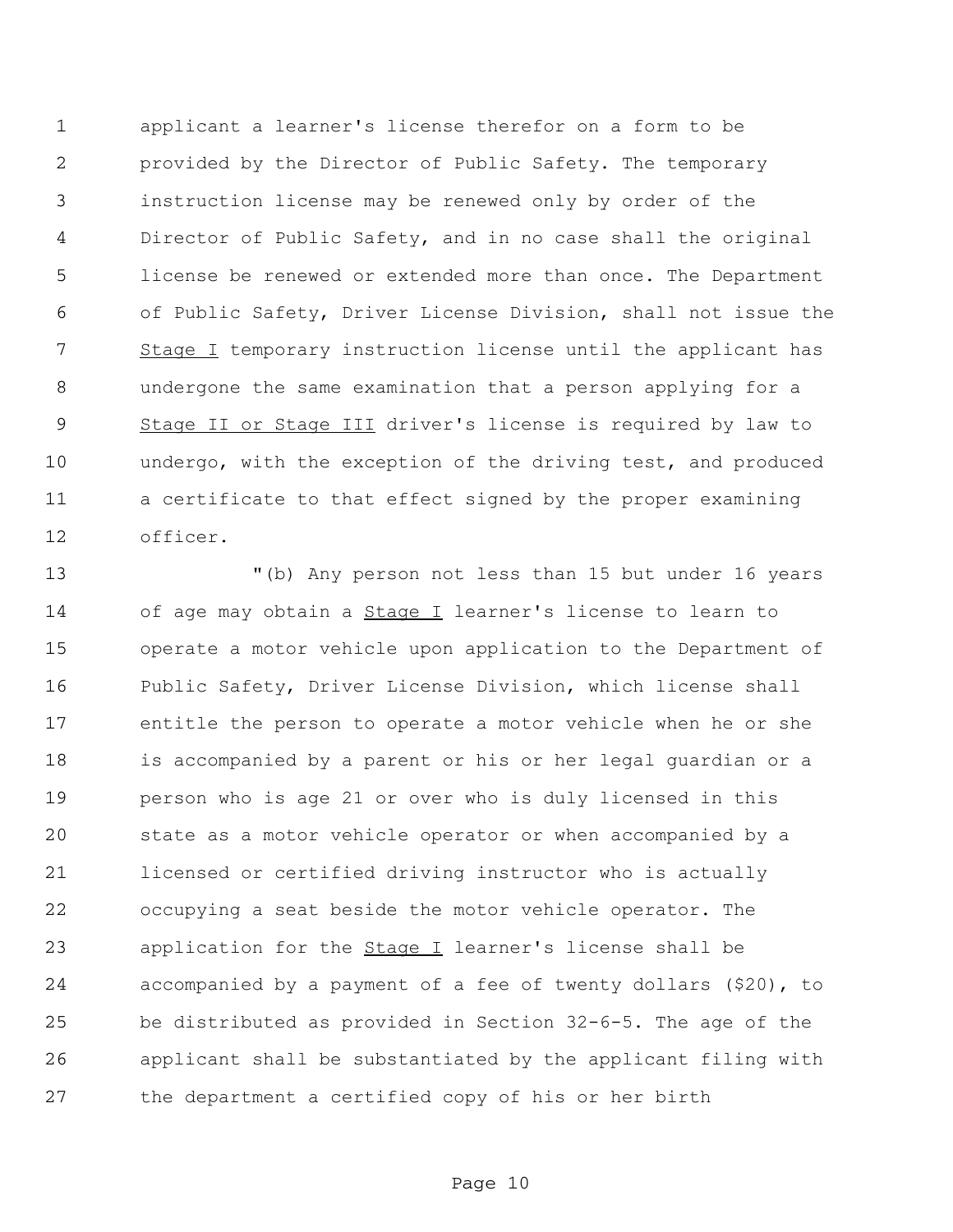certificate. A Stage I learner's license issued under this subsection shall be in such form as the Director of Public Safety may prescribe; it shall expire in four years; or when 4 the holder subsequently applies for and receives a **Stage II or**  Stage III driver's license. The Stage II or Stage III driver's license shall be issued for the remainder of the four year life of the learner's license at no additional fee, the certificate thereof shall be prima facie evidence that the license holder was 15 years of age or older on the date of its issuance. The license may be suspended or revoked in the same manner and for the same causes as a driver's license and may also be revoked for any violation of the terms and conditions on which it was issued. The Department of Public Safety, Driver License Division, shall not issue such a license to any person until the applicant has undergone the same examination 16 that a person applying for a **Stage II or Stage III** driver's license is required by law to undergo, with the exception of 18 the driving test, and has produced a certificate to that effect signed by the proper examining officer."

 Section 2. As used in this act, the following words shall have the following meanings:

(1) STAGE I. A learner's permit.

 (2) STAGE II. A regular driver's license with restrictions based on age and the date of issuance.

 (3) STAGE III. An unrestricted driver's license. Section 3. Although this bill would have as its purpose or effect the requirement of a new or increased